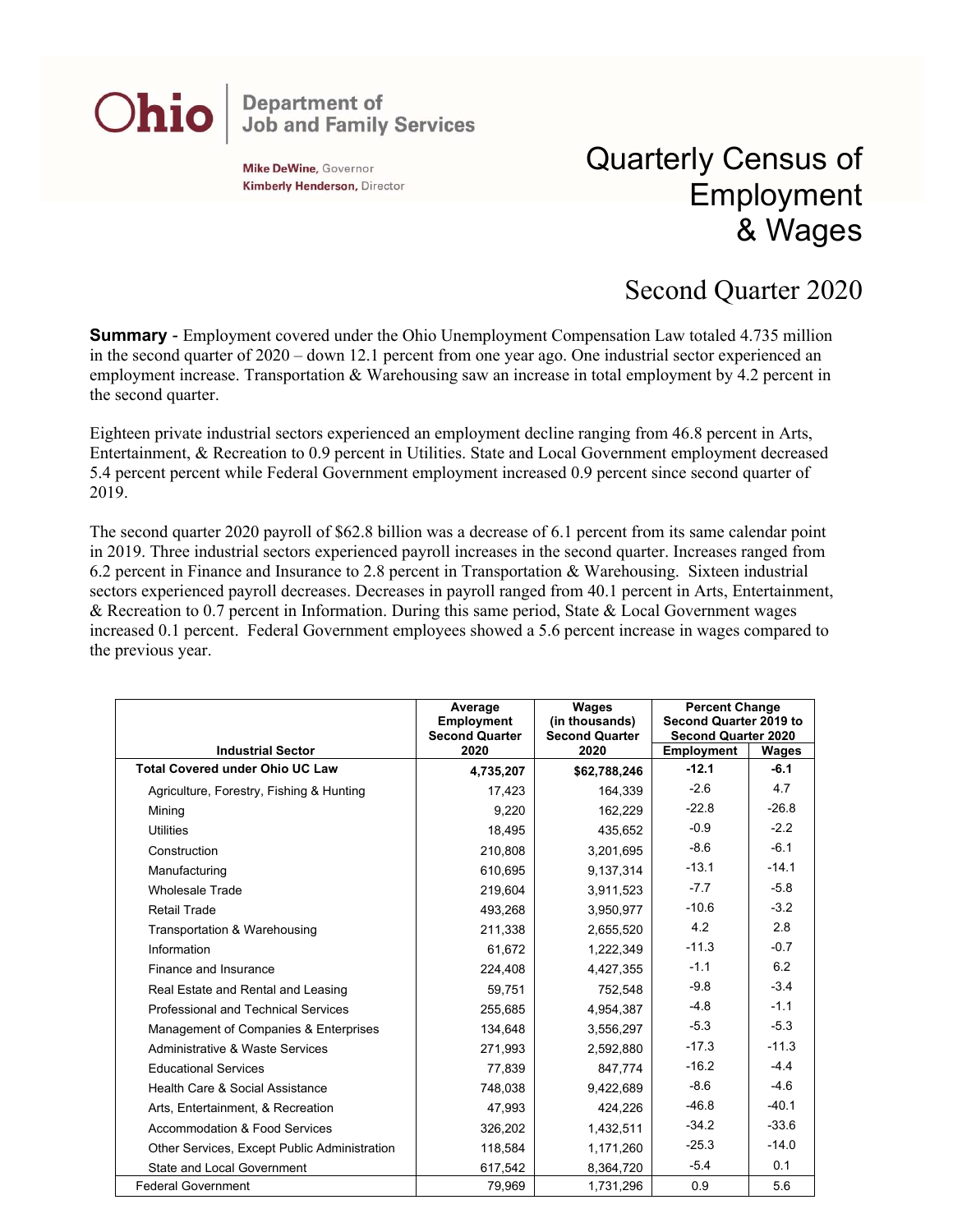All ten of Ohio's largest counties experienced employment decreases from their second quarter 2019 levels. Decreases ranged from 18.1 percent in Lucas County to 10.2 percent in Franklin County.

All ten of Ohio's largest counties experienced payroll decreases since the second quarter of 2019. Payroll decreases ranged from 13.3 percent in Lucas County to 3.3 percent in Franklin County.

|                                        | Average<br>Employment<br><b>Second Quarter</b> | Wages<br>(in thousands)<br><b>Second Quarter</b> | <b>Percent Change</b><br>Second Quarter 2019 to<br><b>Second Quarter 2020</b> |         |
|----------------------------------------|------------------------------------------------|--------------------------------------------------|-------------------------------------------------------------------------------|---------|
| <b>Industrial Sector</b>               | 2020                                           | 2020                                             | Employment                                                                    | Wages   |
| <b>Total Covered under Ohio UC Law</b> | 4,735,207                                      | \$62,788,246                                     | $-12.1$                                                                       | $-6.1$  |
| <b>Butler</b>                          | 138,576                                        | \$1,842,034                                      | $-11.7$                                                                       | $-3.7$  |
| Cuyahoga                               | 629,050                                        | \$9,435,912                                      | $-12.4$                                                                       | $-5.6$  |
| Franklin                               | 673,616                                        | \$9,920,120                                      | $-10.2$                                                                       | $-3.3$  |
| Hamilton                               | 451,913                                        | \$7,191,539                                      | $-12.2$                                                                       | $-6.6$  |
| Lorain                                 | 85,632                                         | \$960,080                                        | $-13.5$                                                                       | $-8.1$  |
| Lucas                                  | 171,577                                        | \$2,128,224                                      | $-18.1$                                                                       | $-13.3$ |
| Mahoning                               | 83,000                                         | \$876,924                                        | $-14.5$                                                                       | $-7.1$  |
| Montgomery                             | 221,162                                        | \$2,747,175                                      | $-12.7$                                                                       | $-8.5$  |
| Stark                                  | 140,084                                        | \$1,516,206                                      | $-12.1$                                                                       | $-8.9$  |
| Summit                                 | 234,267                                        | \$3,066,474                                      | $-12.3$                                                                       | $-6.4$  |
| All other counties                     | 1,906,330                                      | \$23,103,558                                     | $-11.7$                                                                       | $-6.3$  |

The chart that follows presents the percentage of Ohio covered employment in each of the ten largest counties and all other counties combined. Ten of Ohio's 88 counties account for nearly 60 percent of the state's covered employment.



Percentage of Second Quarter 2020 Employment - Ten Largest Counties